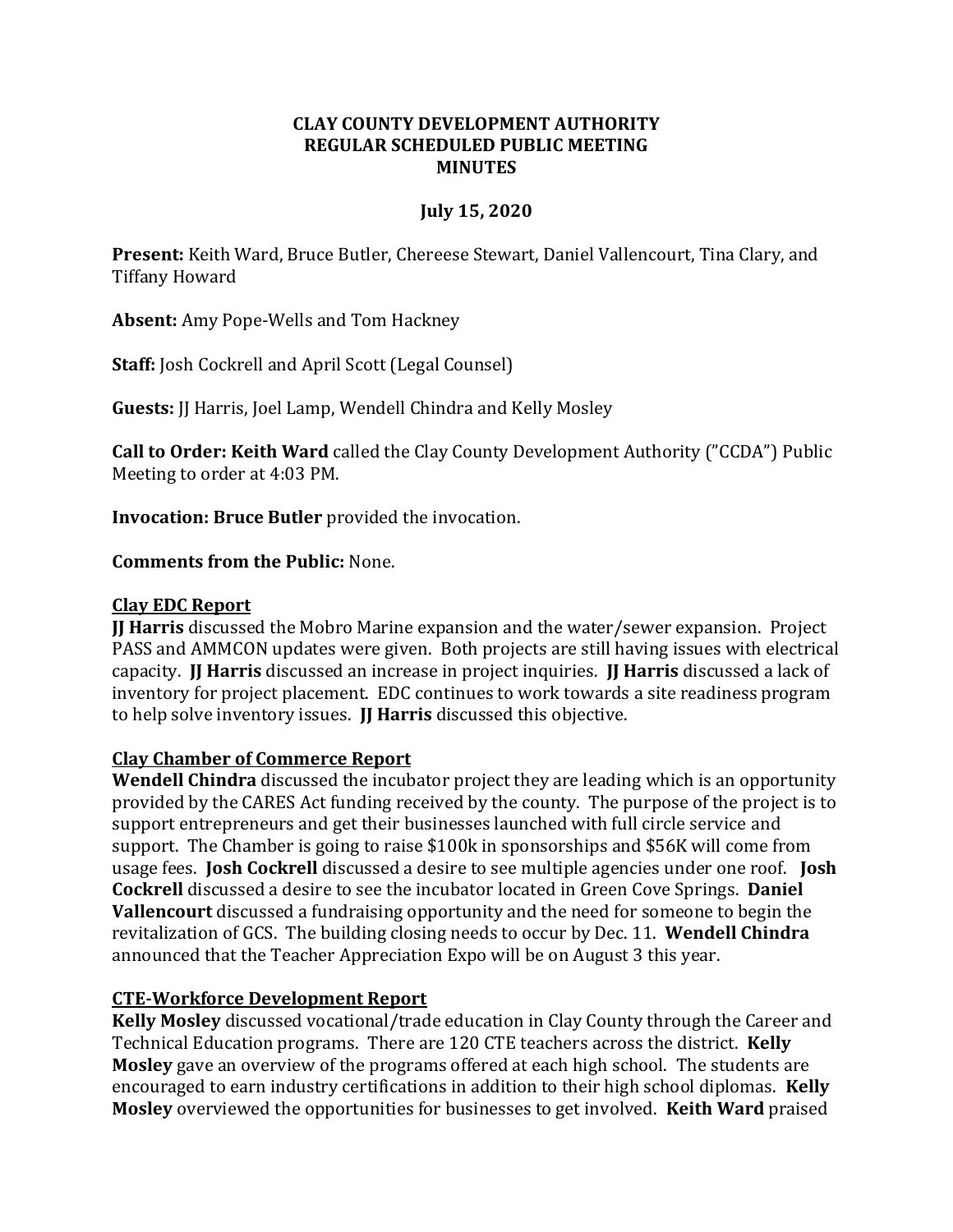the program and the opportunity afforded by participating in the Advisory Board. **Josh Cockrell** discussed the need for support of the ½ cent sales tax in support of our schools.

## **Project Nitro**

**Joel Lamp** gave an overview of Project Nitro. **Joel Lamp** discussed the partnership between Clay County Tourism and Airstream Ventures to bring professional and organized sporting events into the county. Nitro Circus is looking for a location to host extreme motorsports rally car events. **Joel Lamp** discussed the other opportunities which the venue could also support. **Daniel Vallencourt** asked how much funding is needed to get the project started. **Joel Lamp** stated that they are looking to raise \$1M in partnership investment to develop the venue. **Daniel Vallencourt** discussed Reynolds Industrial Park and the opportunities there. **Joel Lamp** discussed the need for another RV Park in Clay County and the opportunity to combine both projects. **Joel Lamp** discussed the facility fee that will be charged for each ticket and the revenue opportunity. **Keith Ward** requested that **Joel Lamp** come back once a property has been selected. **Josh Cockrell** spoke in support of the project and exploring the opportunity further. **Bruce Butler** inquired about inviting Ted McGowan to present to CCDA about Reynolds Industrial Park. **Joel Lamp**  stated that the project needs 30 to 40 acres for the motorsport's venue and 80 to 90 acres to include the RV Park component. **Josh Cockrell** requested that a special meeting be held in 2 weeks to further discuss the opportunity.

## **Secretary's Report**

**Approval of June 17 Minutes: Chereese Stewart** presented the minutes. **Bruce Butler** made a motion to approve the minutes. **Daniel Vallencourt** seconded the motion. Motion passed unanimously.

# **Treasurer's Report**

**Josh Cockrell** presented the June financials. There are no outstanding receivables. Grant revenues are moving slower than anticipated. Interest rates are low and there are no IRBs. **Bruce Butler** motioned approval of the financials. **Daniel Vallencourt** seconded. Unanimously approved.

# **Chair's Report**

**Keith Ward** welcomed the new members and thanked them for their engagement.

**Daniel Vallencourt** overviewed the Goals and Objectives Committee meeting. **Josh Cockrell** discussed the desire of the Committee to do more advocacy support work. **Josh Cockrell** discussed the desire to advocate for a business license in Clay County and to support consumption based taxes. **Daniel Vallencourt** overviewed the strategies discussed in the Goals and Objectives Committee meeting.

### **Executive Director's Report**

**Josh Cockrell** overviewed grant activity. CCDA is awaiting award of all submitted grant applications. **Josh Cockrell** overviewed cash flow in relation to grant matching of the organization.